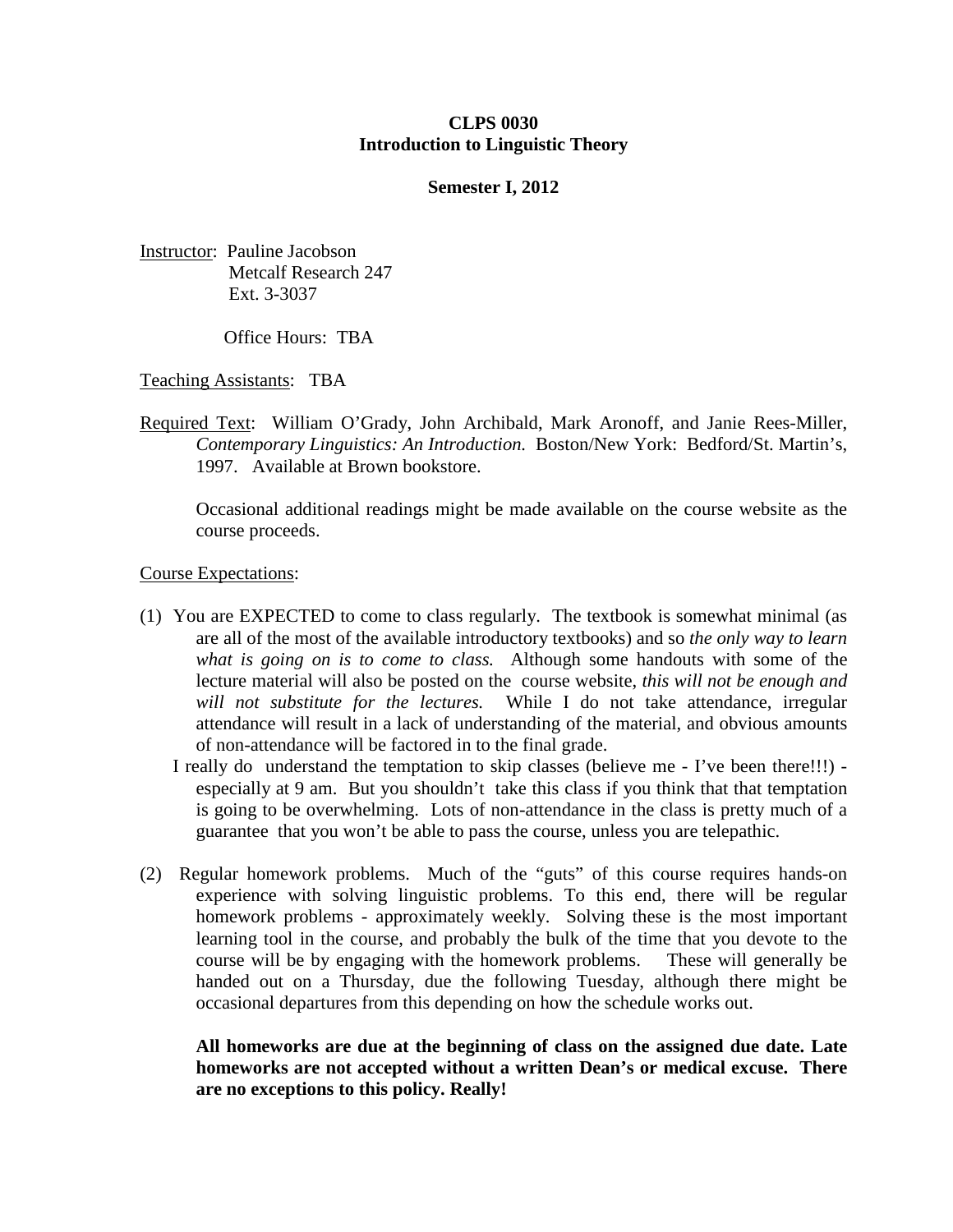Because the homeworks are graded, collaboration on homeworks is not allowed. Also, you should not consult any students' homeworks from previous years. **Please don't be tempted to try to collaborate. It is almost always transparent, and the consequences are far worse than the consequences of having a bad homework assignment.** 

**The lowest grade on the homeworks will be dropped, so if you don't get one done on time don't panic.** 

- (3) An in-class midterm tentatively scheduled for Thursday, Oct. 18. (This might change.)
- (4) A final exam, scheduled for December 18, 2 pm.
- (5) There will be *optional* discussion sections each week run by the teaching assistants. These will be used to go over the past homework, and to make sure that all of the material from the class is understood. Sometimes these will be used for sample cases relevant to the new homework. We will try our hardest to schedule these in such a way that everyone can attend one section each week, but we might not be able to. There will be ample office hours available for everyone. The seconds are optional, but are very highly recommended.

#### Grading:

- Homeworks: 50%
	- **The lowest homework grade will be dropped**
- Midterm: 20%
- Final: 30%

#### **What this course is about:**

While it is not obvious at first glance, the ability of human beings to use a language to communicate involves unconscious mastery of a complex and intricate system of "rules" and generalizations. This is true for all languages: every language is a complex but highly organized body of principles - which human beings *unconsciously* master as they learn their native language(s) as children. The linguistic system that enables someone to speak and understand a language is so far from our conscious knowledge that we are generally completely unaware of the subtle and systematic nature of our native language(s). Just as we are not consciously aware of the mental activities involved in seeing and recognizing things, or the mental activities involved in walking or other kinds of movements, we are generally not aware of the mental states involved in "knowing" and using a language. And yet, this "knowledge" turns out to be intricate, systematic, and involves an elegant system of rules and principles which linguists attempt to discover. These remarks hold for *all* languages, even though particular languages differ from each other in the details of their systems.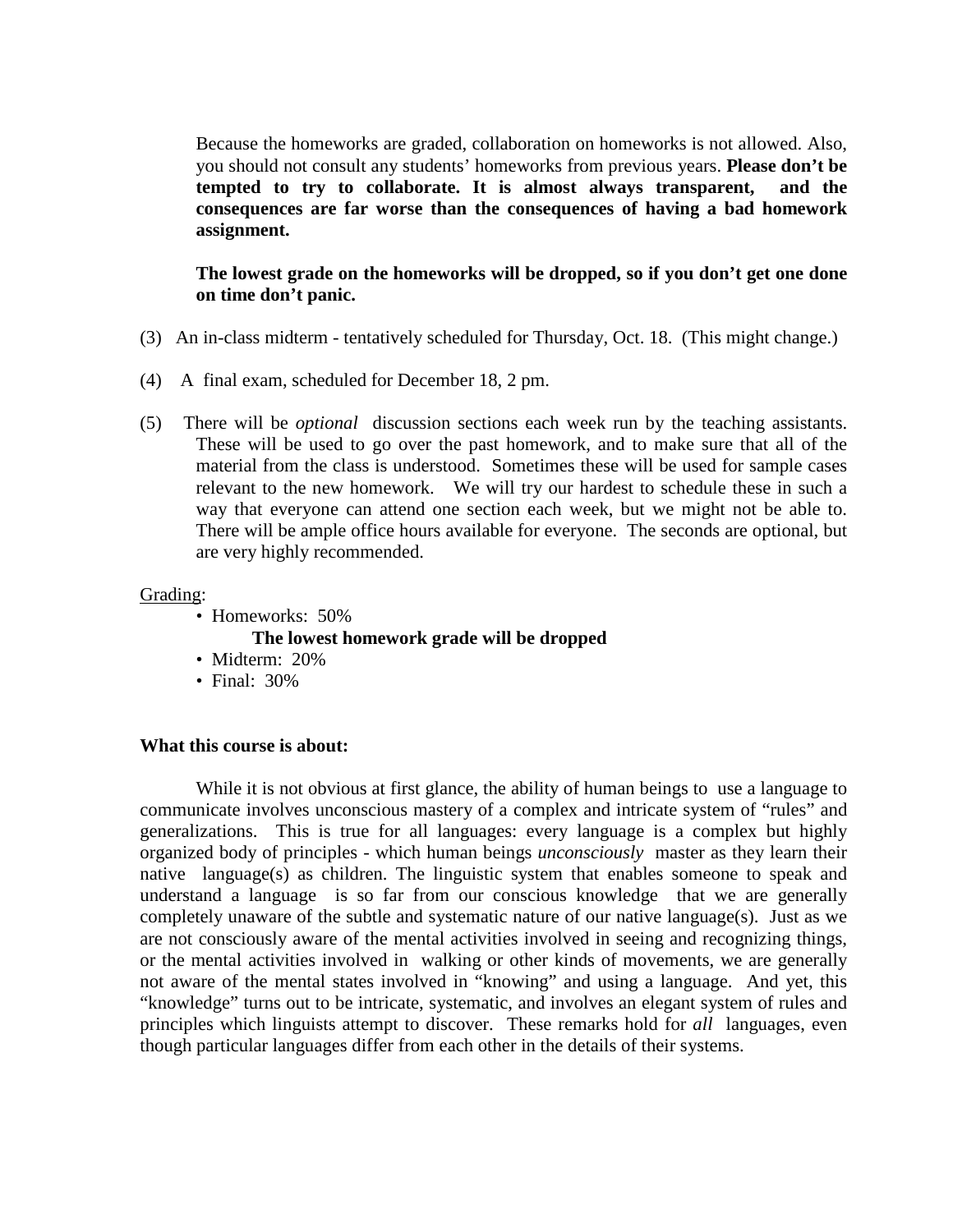Sometimes the fact that we all have this rich, unconscious knowledge is surprising. After all, we are all taught little bits of "grammatical rules" in school, and so we are sometimes misled into thinking that to "know" a language is to know some words and the bits of "rules" we learn in school. But think about the fact that even if you never went to school, you would nonetheless be perfectly fluent in your native language. You could say things that have never been said before, and understand things that you've never heard before. You would also know what "sounds funny" in your language and isn't in accord with the system of that language. This involves all sorts of knowledge that is never explicitly taught - neither in schools, or by parents. Linguists make a distinction between prescriptive grammar and descriptive grammar. The former is what you learn in school about how you are "supposed to" talk or write. We are not interested in this (many of these so-called rules are actually rather artificial ones). We are interested in what people *actually* do, and we are interested in describing and "modeling" what it means to know a language .

The goal of this course is to illustrate these remarks: to show you how languages are systematic and intricate systems. We will be concerned with discovering the tools that linguists use to "model" the system that speakers of a language (any language) have mastered, usually without any conscious awareness of what that system is. We'll look not only at English but at many other languages. Languages differ in interesting and rich ways in their particular systems - but all are systematic and all make use of certain common principles and tools.

**If focusing on the structure of language (what I am calling the "rule-governed" systematic knowledge) sounds "dry" to you, then you probably should not take this course. You will also be disappointed if what you are looking for is a course that deals with language as a vehicle for interpersonal relations, or for a course on language as a vehicle for literature. So beware: this course focuses on somewhat technical material and on analytic techniques. If you like puzzles, you will probably enjoy looking at language this way. If you find languages fascinating systems, you will probably enjoy looking at language in this way. And, while there are a great number of very interesting topics regarding language that we will** *not* **be covering, it turns out that an understanding of the structure of language actually illuminates many of these. For example, studying certain principles of poetry, studying the ways in which speakers manipulate language for social identity etc are all actually enhanced by an understanding of the basic principles of linguistic theory. There are a number of other interesting applications of linguistics - including legal applications, applications to the study of language change which in turn is used to understand population migrations, etc.** 

**The last part of the course will address a few ways in which understanding linguistic structures and the tools of linguistic theory can be applied to domains beyond just language structure itself, but the bulk of the course will be on developing those tools.**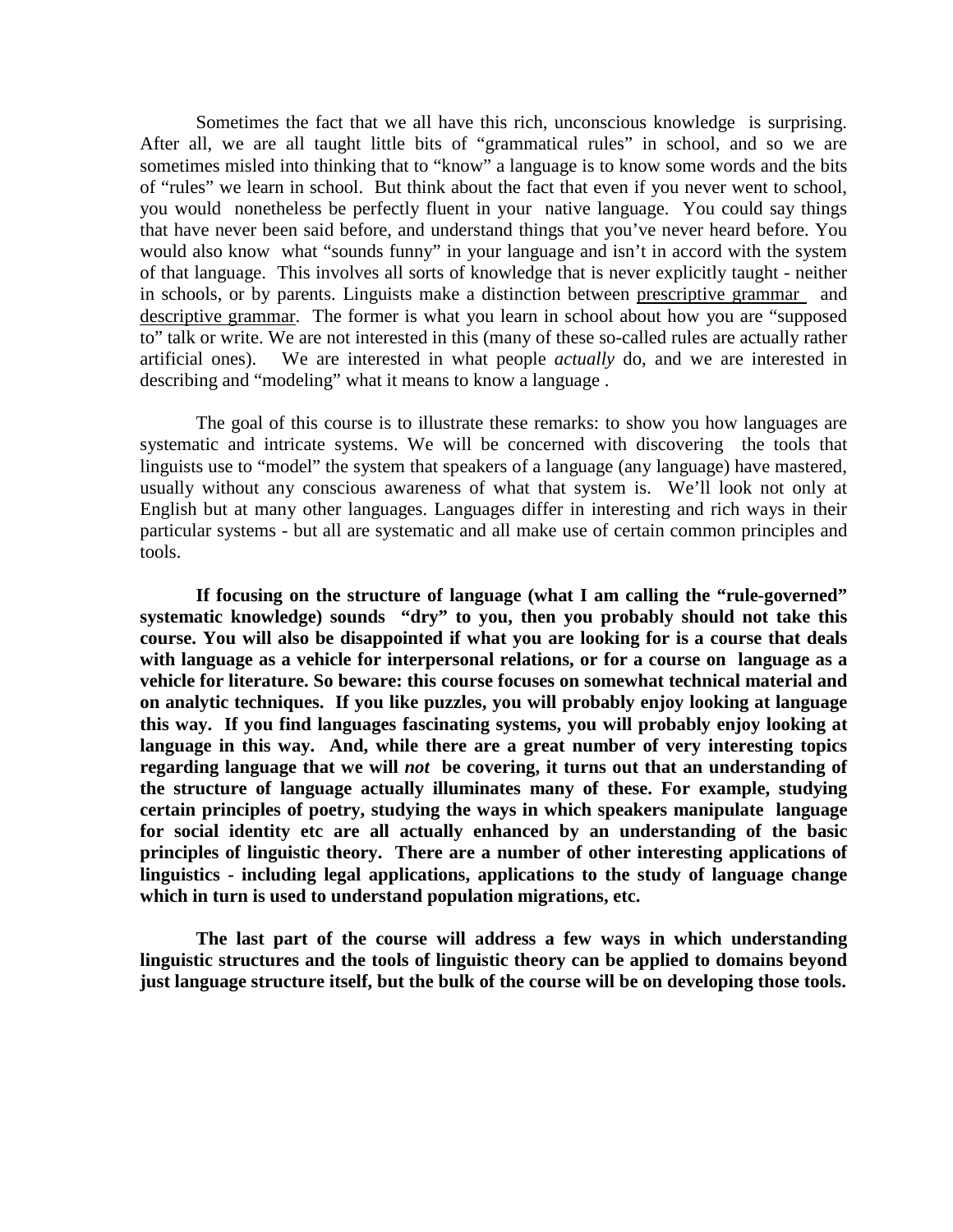# Tentative outline and dates

| <b>Introductory Remarks</b>                              |                                                                                                                                                                                                                |
|----------------------------------------------------------|----------------------------------------------------------------------------------------------------------------------------------------------------------------------------------------------------------------|
| Sept. 6 - 11                                             | General remarks; course objectives<br>Misconceptions about language<br>Language as an intricate rule governed system                                                                                           |
| Sounds and Sound Systems (Phonetics and Phonology)       |                                                                                                                                                                                                                |
| Sept. 13-20                                              | <b>Articulatory Phonetics</b><br><b>International Phonetics Alphabet</b><br>Sounds of English, and of other languages<br>Classifying sounds according to the parameters<br>that go into making them (features) |
| Sept. 25-27                                              | Features, Natural Classes, and the notion of phoneme<br>Underlying forms and phonological rules<br>Determining the underlying form                                                                             |
| Oct. 2-Oct. 4                                            | More on phonology -<br>Rule interactions, rule orderings, and types of<br>phonological rules cross-linguistically                                                                                              |
| The syntax of words: Morphology                          |                                                                                                                                                                                                                |
| Oct. 9 - 16                                              | Morphology: the structure of words<br>Morphological processes cross-linguistically<br>The notion of a morphological process:<br>formal part, semantic part                                                     |
| Oct. 18                                                  | Midterm                                                                                                                                                                                                        |
| Form, Meaning, and Use: Syntax, Semantics and Pragmatics |                                                                                                                                                                                                                |
| Oct. 23 - N                                              | Syntax of "artificial languages"<br>Applying this to the syntax of natural languages<br>Semantics as a window into the syntax                                                                                  |
| Nov. $6 - 13$                                            | Semantics 1 - Compositional semantics<br>Syntax and Semantics interaction<br>The distribution of "negative polarity items"<br>Lexical semantics (Word meaning)<br>Compositional semantics                      |